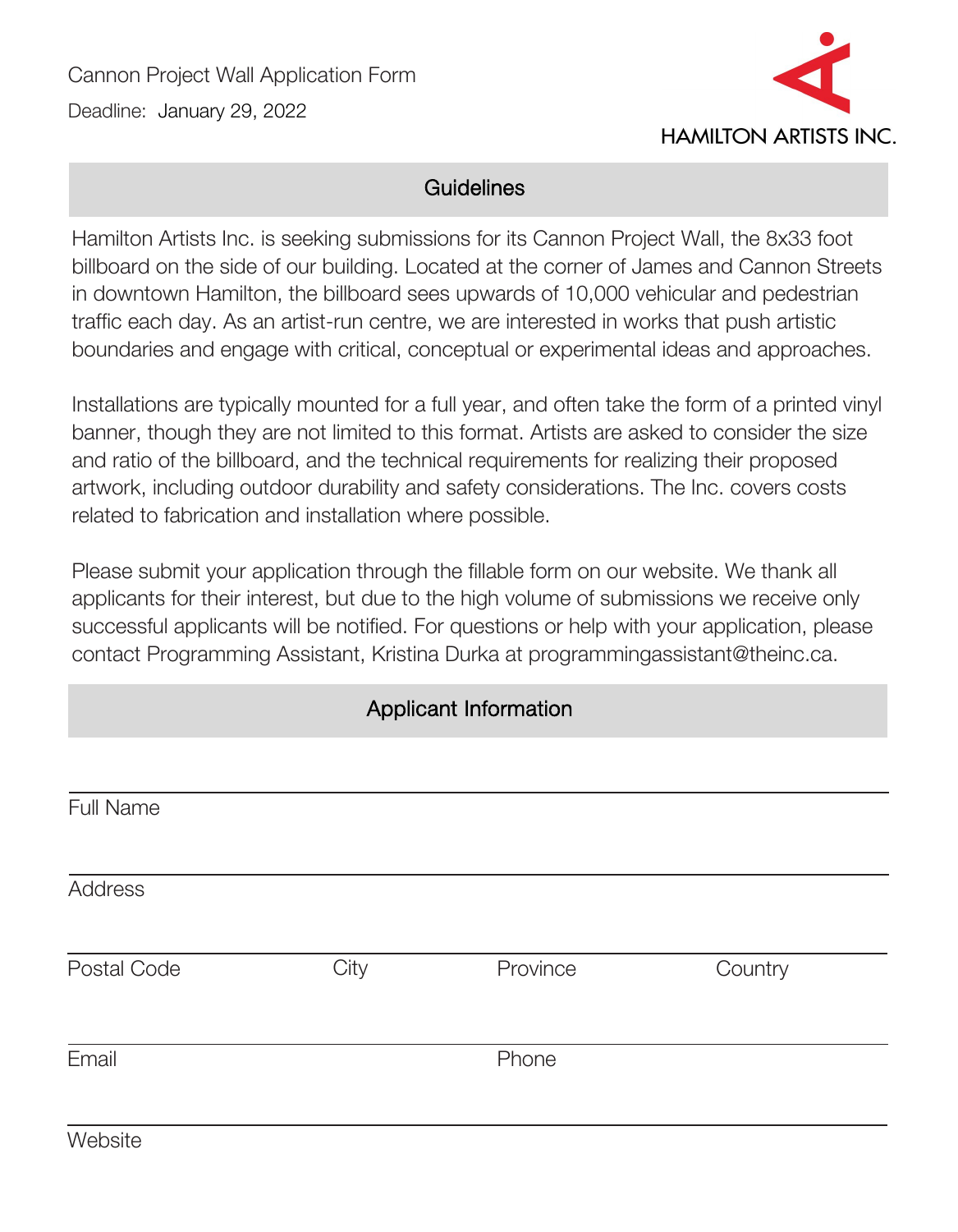

Please indicate if you are applying as an artist or curator.



**Curator** 

Three Sentence Description of Proposed Project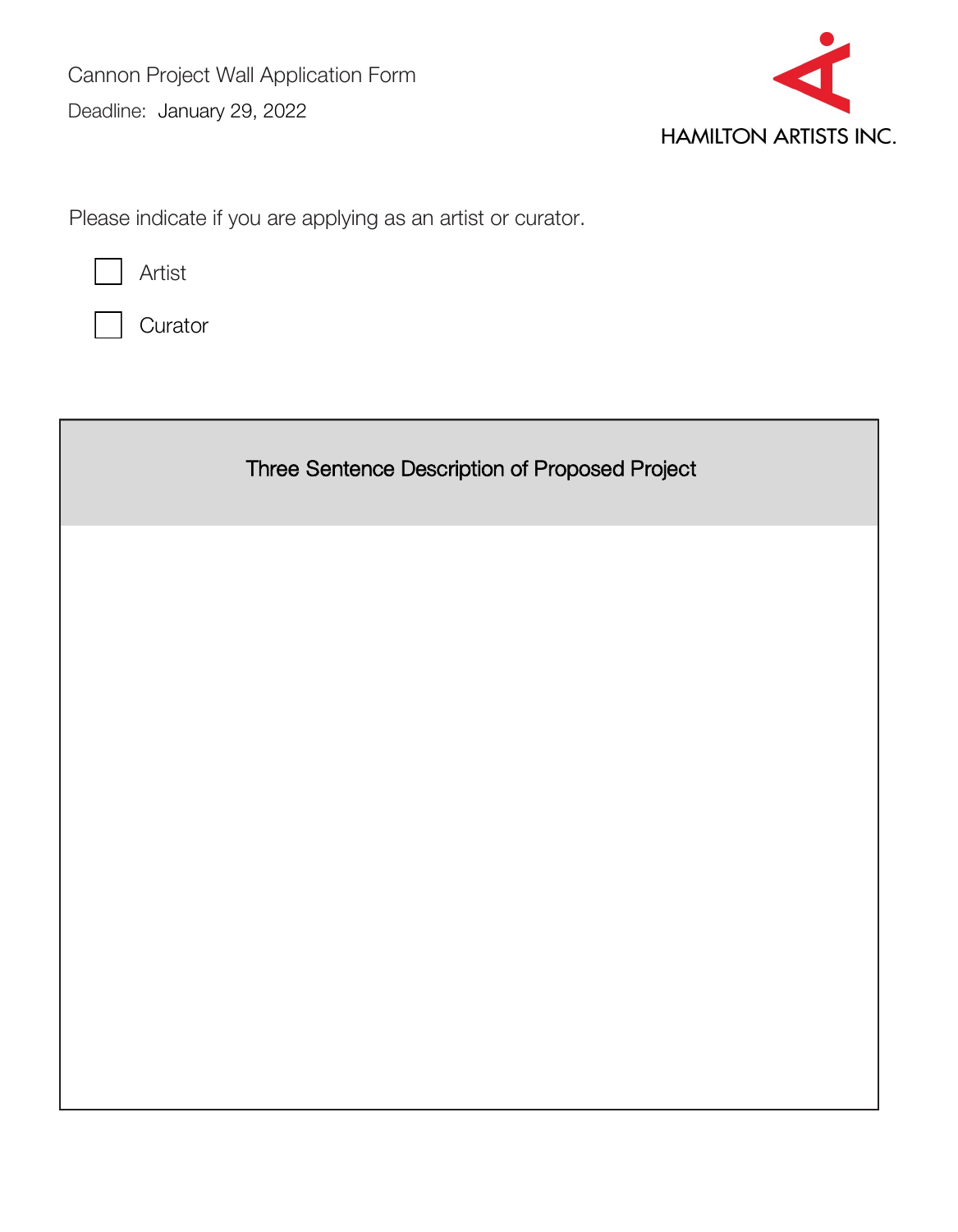

# Description of Proposed Project

Please include a physical description of the proposed project as well as a conceptual statement.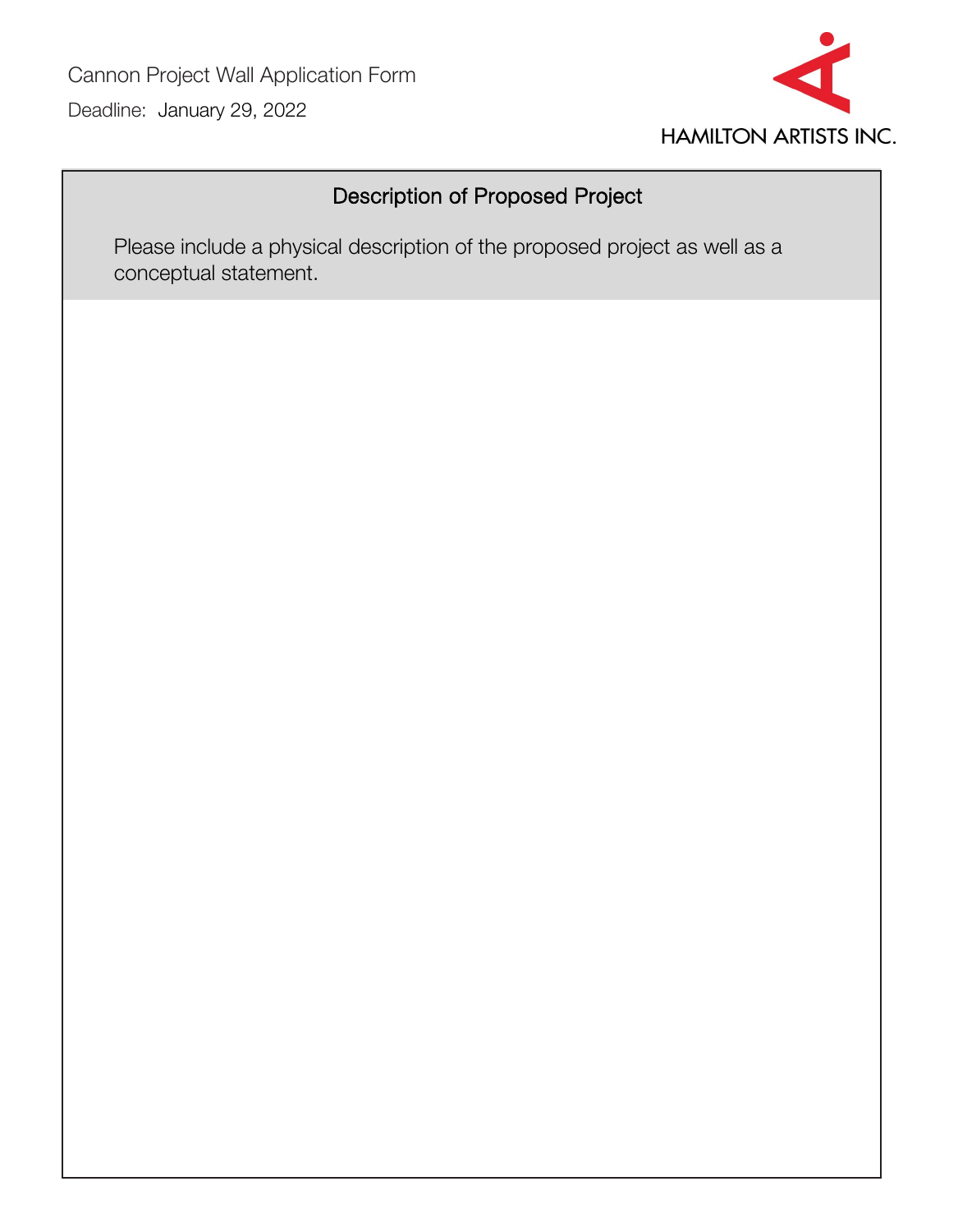

# Technical and Logistical Requirements

Please describe how your work will be mounted and any special considerations for its installation and maintenance, such as equipment, labour, and safety.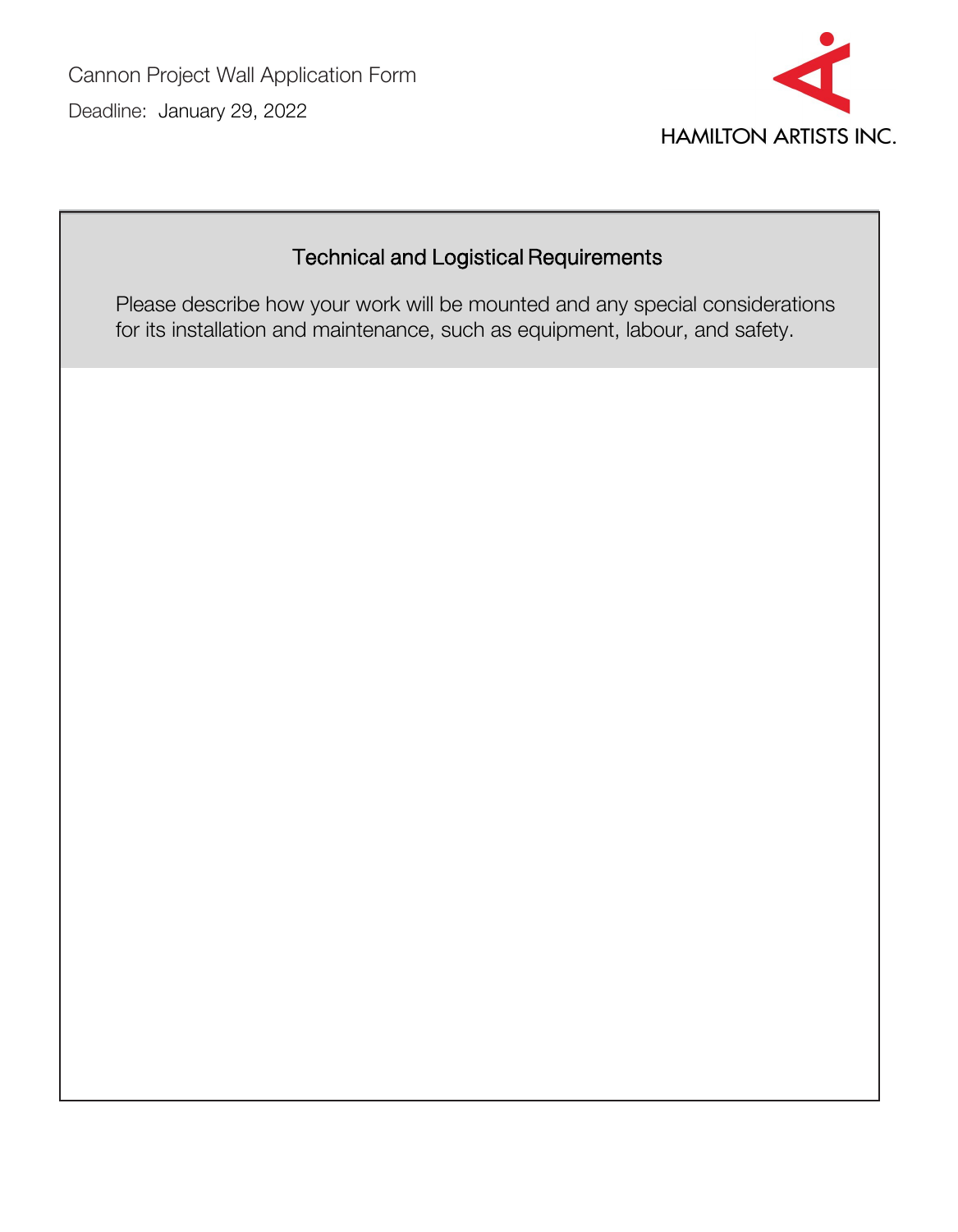

## Image List or Support Material (Maximum 10)

Support Material Specifications:

- Please number your image files in the same order that they appear in your image list
- Maximum file size per image is 1MB.
- Number and label each image in the following format: 01LastName\_Title.jpg
- You may either submit 10 images, or 10 images + 5min of video/audio, or 10min of video/audio and 0 images.
- For video or audio works, please provide links to Youtube, Vimeo, or Soundcloud on a page within your PDF submission package (Include passwords if applicable).

Example: 1. Title of work, Year. Medium, Dimensions/Duration.